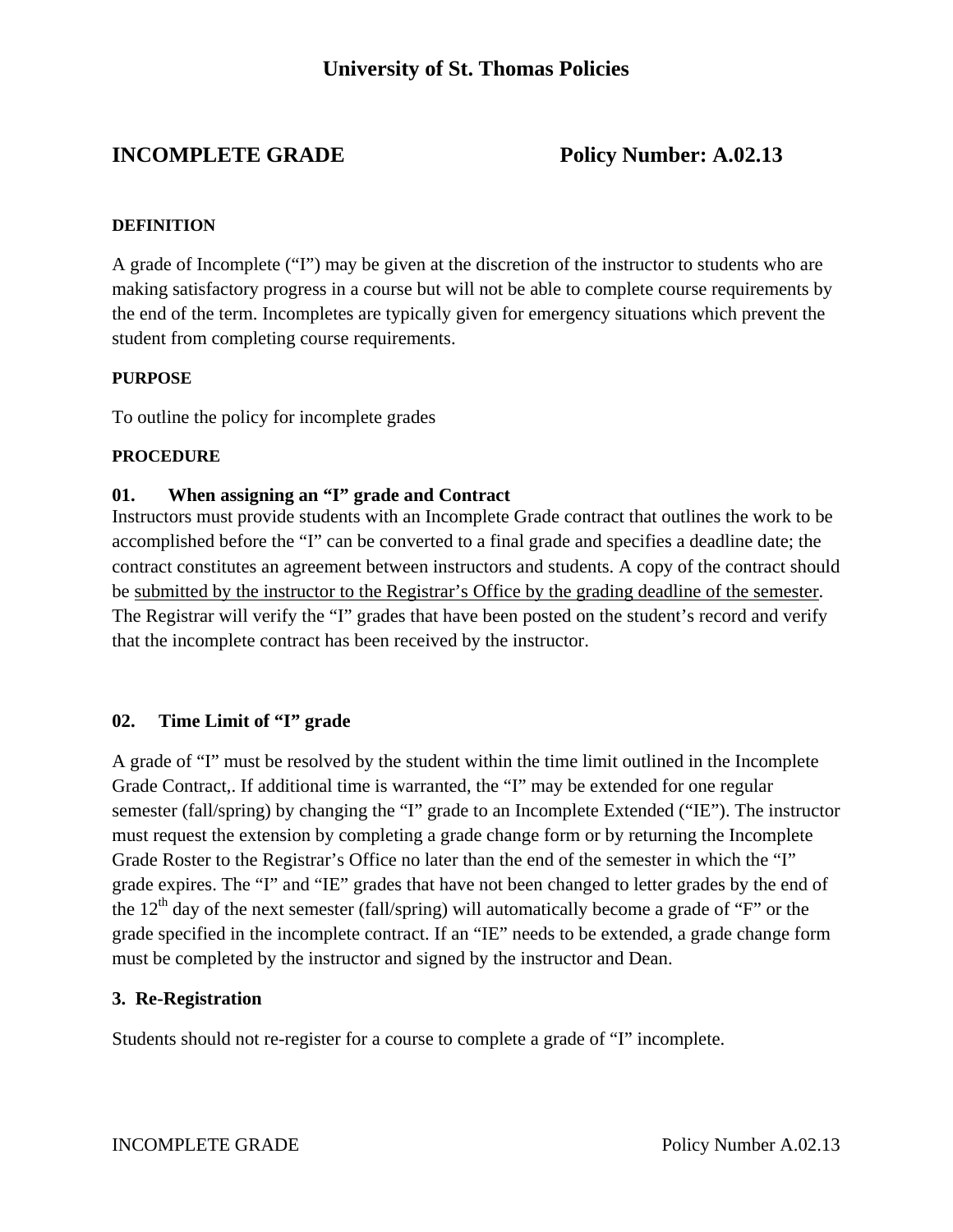# **University of St. Thomas Policies**

## **04. Academic Standing**

Students on academic probation, who have outstanding "I" grades, will remain on probation until all incompletes are resolved. "I" and "IE" grades are not calculated in the GPA and will not affect a student's academic standing. An "I" or "IE" that is changed to a letter grade or automatically converted to an "F" will affect a student's academic standing at the end of the semester in which the grade change is completed.

## **05. Incomplete Grade Reminders to Faculty**

The Registrar's Office will send out the incomplete grade rosters and an email to faculty to inform them of outstanding "I" grades. They will also email the students to inform them that they have an outstanding "I" grade. The faculty will use the grade rosters to contact the students to remind them of the contract that was signed and when the student should submit the required assignment(s).

|                                        |                                                                  | Instructor's Deadline for Completion of student's work __________________________                                                                                                                                      |
|----------------------------------------|------------------------------------------------------------------|------------------------------------------------------------------------------------------------------------------------------------------------------------------------------------------------------------------------|
|                                        | (Can be no later than the end of the next semester (fall/spring) |                                                                                                                                                                                                                        |
| to be covered.                         |                                                                  | Nature of work to be completed: if a paper, length and topic; if an examination, type and material                                                                                                                     |
| second regular semester (fall/spring). |                                                                  | Unless otherwise indicated by the instructor, a grade of "F" will be assigned at the end of the                                                                                                                        |
|                                        |                                                                  | ( <b>Optional</b> ) What will the grade be if this incomplete work is not turned in _________.<br><u> 2000 - 2000 - 2000 - 2000 - 2000 - 2000 - 2000 - 2000 - 2000 - 2000 - 2000 - 2000 - 2000 - 2000 - 2000 - 200</u> |
|                                        |                                                                  | Student signature/Date Instructor signature/Date Dept. Chair (for adjunct faculty)/Date                                                                                                                                |
| grading deadline of that semester.     |                                                                  | A copy of this contract should be submitted by the instructor to the Registrar's office by the                                                                                                                         |

INCOMPLETE GRADE Policy Number A.02.13